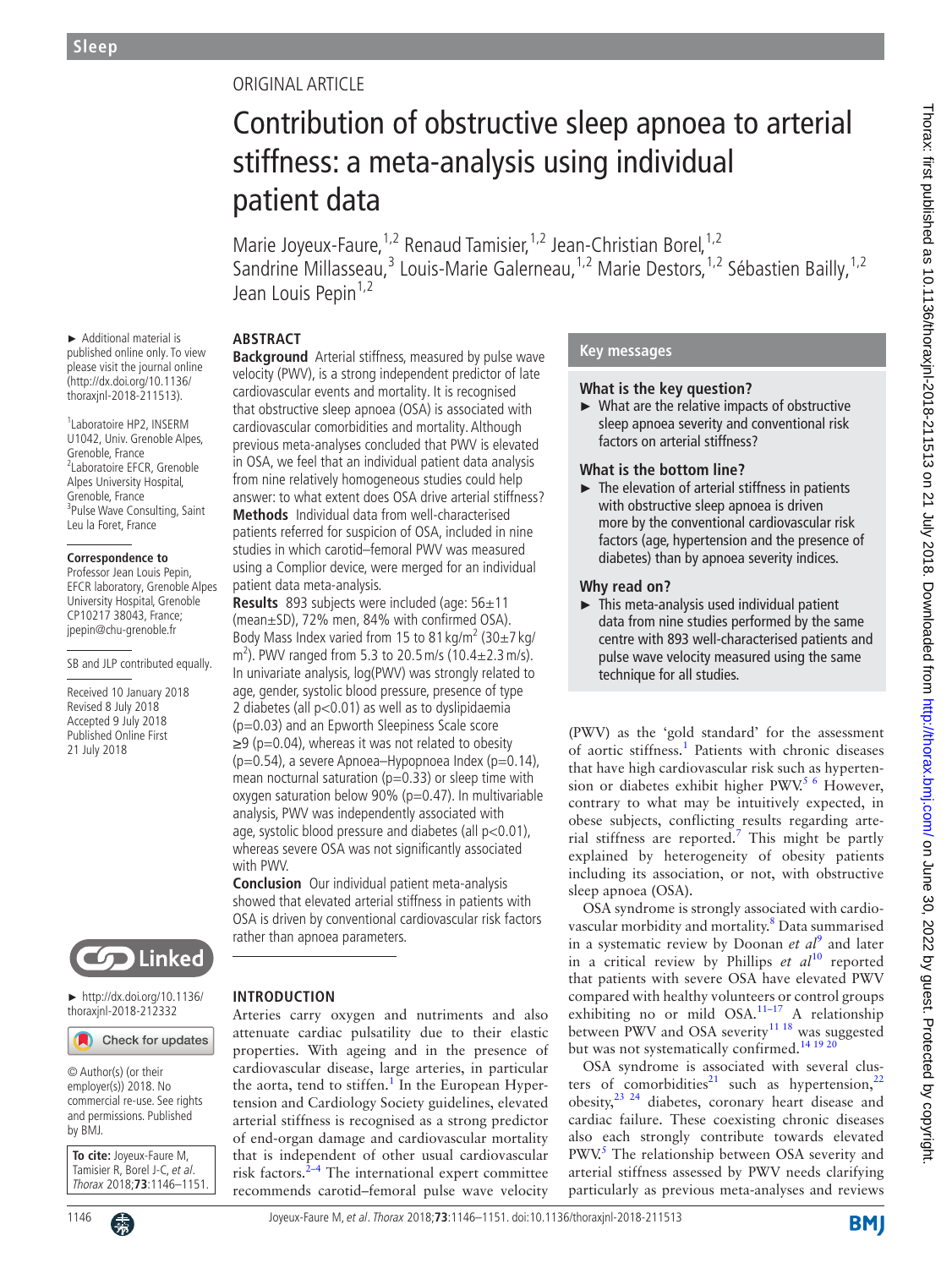in the field have included heterogeneous studies with relatively limited sample sizes and poorly described comorbidities.<sup>10 25</sup> To determine the relative impacts of OSA severity and conventional risk factors on arterial stiffness, we conducted an individual patient data meta-analysis on data from a large group of nearly 900 patients with suspicion of OSA, explored in the same centre, for whom PWV and comorbidities were systematically and carefully assessed.

#### **Methods**

Individual data from participants involved in separate studies performed by our group between 2006 and 2015 were pooled. We excluded studies in which PWV was recorded for less than 80% of patients, or in which there was heterogeneity in the PWV or polysomnography (PSG) methods used. Only data from baseline measurements from observational studies and randomised clinical trials were used in this individual data meta-analysis.

All studies were conducted in accordance with applicable good clinical practice requirements in Europe, French law, ICH E6 recommendations and the ethical principles of the Helsinki Declaration (1996 and 2000). They were approved by an independent Ethics Committee and registered on the ClinicalTrials. gov site (online [supplementary table S1](https://dx.doi.org/10.1136/thoraxjnl-2018-211513)).

#### **Clinical evaluation**

Hypertension was defined as systolic blood pressure (SBP) greater than 140mm Hg, diastolic blood pressure greater than 90mm Hg or need for antihypertensive treatment. Clinical blood pressure (BP) was measured in triplicate using a mercury sphygmomanometer or with validated oscillometric devices. The average of three measurements was used. Diabetes was defined based on current use of antidiabetic medications and dyslipidaemia on current lipid-lowering medications. Body Mass Index (BMI) was determined and obesity classes were defined according to WHO definitions: normal, BMI <25 kg/m<sup>2</sup>; overweight, 25 ≤BMI < 30 kg/m<sup>2</sup>; obese, 30 ≤BMI < 35 kg/m<sup>2</sup>; severely obese,  $35 \leq BMI < 40 \text{ kg/m}^2$ ; and morbidly obese,  $\geq 40 \text{ kg/m}^2$ .

### **Sleep studies**

All patients were diagnosed with OSA using overnight respiratory polygraphy or PSG, performed with spontaneous breathing to characterise abnormal respiratory events during sleep. Details of the procedure as well as of the definitions of apnoea and hypopnoea can be found in the e-Appendix 1 of our previous publica-tion.<sup>[26](#page-5-12)</sup> The Apnoea–Hypopnoea Index (AHI) was calculated as the number of apnoea and hypopnoea events per hour of sleep (full PSG). Patients also completed the Epworth Sleepiness Scale (ESS). Subjects were classified as controls if  $AHI < 5$  events/hour, or suffering from mild (5≤AHI<15 events/hour), moderate (15≤AHI<30 events/hour) or severe OSA (AHI≥30 events/ hour). Mean nocturnal oxygen saturation (SaO<sub>2</sub>) and time spent under 90% of Sa $O_2$  were also collected in order to characterise sleep apnoea severity. Overnight sleep studies were scored according to international guidelines.<sup>27</sup>

#### **Arterial stiffness assessed by PWV**

PWV was measured using the same technique for all studies: carotid and femoral waveforms were acquired with the Complior SP device (Alam Medical, France). The validation and reproducibility of Complior measurements have been published elsewhere.<sup>28 29</sup> PWV is automatically calculated by the Complior from the transit time between simultaneous carotid and femoral tracings and the arterial distance between these two sites. At the time of the studies, the arterial distance pathway was estimated from surface measurements and later multiplied by 0.8 as advised by the latest expert consensus on PWV measurements.<sup>30</sup> At least two measurements of PWV were systematically performed. When the difference between measurements was less than 0.5m/s, the mean value was kept. When the difference was above 0.5m/s, a third measurement was done and the median value was taken into account. The same procedure and methodology was conducted across studies.

#### **Statistical analysis**

Qualitative variables were described using numbers and proportion and quantitative variables are described using



<span id="page-1-0"></span>**Figure 1** Flowchart of selected studies and patients. OSA, obstructive sleep apnoea; PWV, pulse wave velocity.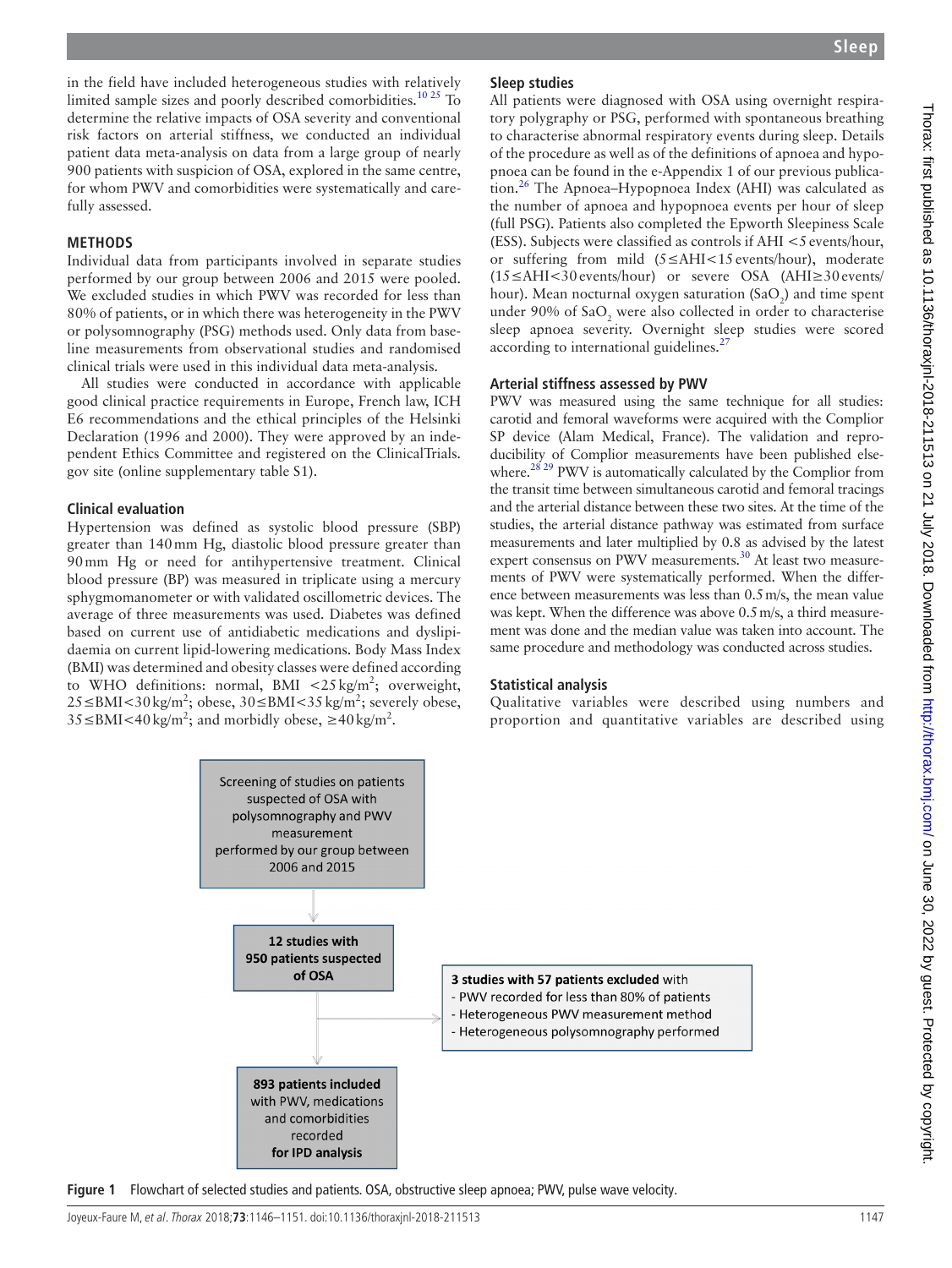<span id="page-2-0"></span>

| Table 1 Patients' characteristics for the whole population   |                |  |  |  |  |
|--------------------------------------------------------------|----------------|--|--|--|--|
|                                                              | $n = 893$      |  |  |  |  |
| Male (n (%))                                                 | 644 (72)       |  |  |  |  |
| Age (years)                                                  | $56 + 11$      |  |  |  |  |
| BMI (kg/m <sup>2</sup> )                                     | $29.9 + 6.9$   |  |  |  |  |
| Normal (n (%))                                               | 199 (22)       |  |  |  |  |
| Overweight (n (%))                                           | 345 (39)       |  |  |  |  |
| Obese (n (%))                                                | 163 (18)       |  |  |  |  |
| Severely obese (n (%))                                       | 106(12)        |  |  |  |  |
| Morbidly obese (n (%))                                       | 80(9)          |  |  |  |  |
| Hypertension (n $(\%)$ )                                     | 694 (78)       |  |  |  |  |
| Type 2 diabetes $(n \ (\%))$                                 | 401 (45)       |  |  |  |  |
| Dyslipidaemia (n (%))                                        | 551 (62)       |  |  |  |  |
| OSA (n (%))                                                  | 683 (84)       |  |  |  |  |
| SBP (mm Hq)                                                  | $133 + 17$     |  |  |  |  |
| DBP (mm Hg)                                                  | $81 + 12$      |  |  |  |  |
| HR (bpm)                                                     | $69+12$        |  |  |  |  |
| $PWV$ ( $m/s$ )                                              | $10.4 + 2.3$   |  |  |  |  |
| AHI (events/h)                                               | $36.8 + 24.1$  |  |  |  |  |
| Mean nocturnal SaO, (%)                                      | $92.9 \pm 2.7$ |  |  |  |  |
| SaO <sub>2</sub> <90% (% of recording time)<br>$10.8 + 18.3$ |                |  |  |  |  |
| <b>ESS</b> score                                             | $9.5 + 5.2$    |  |  |  |  |

Results are observed data. They are expressed as mean±SDor n (%). These percentages are before imputation of missing data. The imputation of missing data is shown in online [supplementary table S3.](https://dx.doi.org/10.1136/thoraxjnl-2018-211513)

AHI, Apnoea–Hypopnoea Index; BMI, Body Mass Index; DBP, diastolic blood pressure; ESS, Epworth Sleepiness Scale; HR, heart rate; OSA, obstructive sleep apnoea; PWV, pulse wave velocity; SaO<sub>2</sub>, oxygen saturation; SaO<sub>2</sub> <90%, percentage of recording time spent at a SaO $_{\rm 2}$  <90%; SBP, systolic blood pressure.

mean and SD. Missing values were imputed using a multiple imputation method when the proportion of missing values was <20%. Five datasets were generated using logistic regression for qualitative variables or linear regression for quantitative variables, considering that missing values were random. More information about data imputation methods are given in online [supplementary table S3.](https://dx.doi.org/10.1136/thoraxjnl-2018-211513) As PWV distribution was skewed, the analysis was first performed with log(PWV). However, a sensitivity analysis using untransformed PWV showed that the results did not differ from those using log(PWV). Hence, we re-analysed and present results from non-log-transformed PWV for easier interpretation by clinicians and readers.

A one-step individual patient data (IPD) meta-analysis was performed to adjust on patient variables. A univariate linear mixed model with a random effect by study was built to identify factors associated with PWV. Factors significantly associated with PWV and severe OSA (AHI≥30 events/hour) were introduced in a multivariate linear mixed model to identify independent factors associated with PWV. A backward selection was performed to identify the final multivariable model.

Comparisons of patients' characteristics according to the AHI were performed using a univariate linear mixed model for quantitative values or logistic regression for qualitative ones.

P values <0.05were considered statistically significant. Data were analysed using SAS V.9.4 (SAS Institute, Cary, North Carolina, USA).

<span id="page-2-1"></span>

|  |  | Table 2 Patients' characteristics according to OSA severity |  |  |  |
|--|--|-------------------------------------------------------------|--|--|--|
|--|--|-------------------------------------------------------------|--|--|--|

|                                        | Controls<br>AHI <sub>5</sub> | Mild<br>$5 \leq$ AHI<15 | Moderate<br>15≤AHI<30 | <b>Severe</b><br>$AHI \geq 30$ |
|----------------------------------------|------------------------------|-------------------------|-----------------------|--------------------------------|
| N                                      | 58                           | 97                      | 237                   | 501                            |
| Male n (%)                             | 30 (52)                      | 55 (57)                 | 168 (71)              | 392 (78)*                      |
| Age (years)                            | $52.0 + 13.1$                | $56.4 \pm 13.6*$        | $57 + 11.3*$          | $56.0 \pm 11.5*$               |
| BMI (kg/m <sup>2</sup> )               | $29.3 + 7.9$                 | $29 + 7.5$              | $28.7 + 6.8$          | $30.7 + 6.9$                   |
| Hypertension (n $(\%)$ )               | 33 (56)                      | 65 (67)                 | 185 (78)              | 413 (82)*                      |
| Type 2 diabetes (n (%))                | 19 (33)                      | 48 (50)                 | 106 (45)              | 227 (45%)                      |
| Dyslipidaemia (n (%))                  | 34 (59)                      | 56 (58)                 | 138 (58)              | 323 (64)                       |
| SBP (mm Hq)                            | $126 + 18$                   | $131 + 18$              | $134+19*$             | $134+17*$                      |
| DBP (mm Hg)                            | $74 + 15$                    | $74 + 12$               | $81 \pm 13*$          | $82 + 12*$                     |
| HR (bpm)                               | $68 + 15$                    | $67 + 14$               | $69 + 13$             | $71 + 15$                      |
| PWV (m/s)                              | $10.1 \pm 2.6$               | $10.7 + 3$              | $10.3 + 2.4$          | $10.4 \pm 2.3$                 |
| Mean nocturnal<br>SaO <sub>2</sub> (%) | $93.6 \pm 2.3$               | $93.2 + 2.5$            | $93.1 \pm 3.1$        | $92.6 \pm 2.9*$                |
| SaO <sub>2</sub> <90% (%)              | $6.1 \pm 16.6$               | $6.8 \pm 14.3$          | $6.4 \pm 14.1$        | $14.0 \pm 20.9*$               |
| <b>ESS</b> score                       | $7.9 + 5.7$                  | $8.5 + 8.4$             | $9.2 + 6.5$           | $10+5.3*$                      |

Results are observed data. They are expressed as mean±SDor n (%). These percentages are before imputation of missing data.

\*P value versus controls <0.01.

AHI, Apnoea–Hypopnoea Index (events/hour); BMI, Body Mass Index; DBP, diastolic blood pressure; ESS, Epworth Sleepiness Scale; HR, heart rate; PWV, pulse wave velocity; SaO<sub>2</sub>, oxygen saturation; SaO<sub>2</sub> <90%, percentage of recording time spent at a SaO<sub>2</sub> <90%; SBP, systolic blood pressure.

# **Results**

The nine studies included in the meta-analysis are detailed in the online supplement in terms of regulatory approval, design and publications [\(figure](#page-1-0) 1 and online [supplementary table S1](https://dx.doi.org/10.1136/thoraxjnl-2018-211513)). All these studies concerned patients with OSA or suspected of OSA. There were six randomised and three observational studies.

The characteristics of the whole group of 893 patients are shown in [table](#page-2-0) 1 and patients' characteristics per study are shown in online [supplementary table S2](https://dx.doi.org/10.1136/thoraxjnl-2018-211513). Most subjects were men (72%) and 84% had confirmed OSA syndrome. We had a large range of PWV: from 5.3 to 20.5 m/s with a mean value of  $10.4 \pm 2.3$  m/s and also a large range of BMI: from 15 to  $81 \text{ kg/m}^2$  (mean value:  $30\pm7\,\text{kg/m}^2$ ) with 22% normal, 39% overweight, 18% obese, 12% severely obese and 9% morbidly obese patients.

Patients with confirmed OSA were older and had higher BP ([table](#page-2-1) 2).

A two-step meta-analysis was also performed. Results are provided in the online supplement. A limited heterogeneity was observed across the nine studies (online [supplementary figure](https://dx.doi.org/10.1136/thoraxjnl-2018-211513) [S1](https://dx.doi.org/10.1136/thoraxjnl-2018-211513)).

The univariate analysis for the one-step IPD meta-analysis [\(figure](#page-3-0) 2) showed that PWV was strongly related to age ( $p$ <0.01), male gender ( $p$ <0.01), SBP ( $p$ <0.01), presence of diabetes ( $p < 0.01$ ), presence of dyslipidaemia ( $p = 0.03$ ) and ESS score  $\geq$ 9 (p=0.04), and was not related to severe OSA defined by AHI  $\geq$ 30 events/hour (p=0.14).

In multivariable analysis, PWV was independently associated with age, SBP and diabetes (all  $p<0.01$ ), whereas severe OSA was not significantly associated with PWV ([figure](#page-3-1) 3).

# **Discussion**

To our knowledge, this is the first meta-analysis using individual patient data aiming to disentangle the respective influences of OSA and comorbidities on arterial stiffness. Most reviews and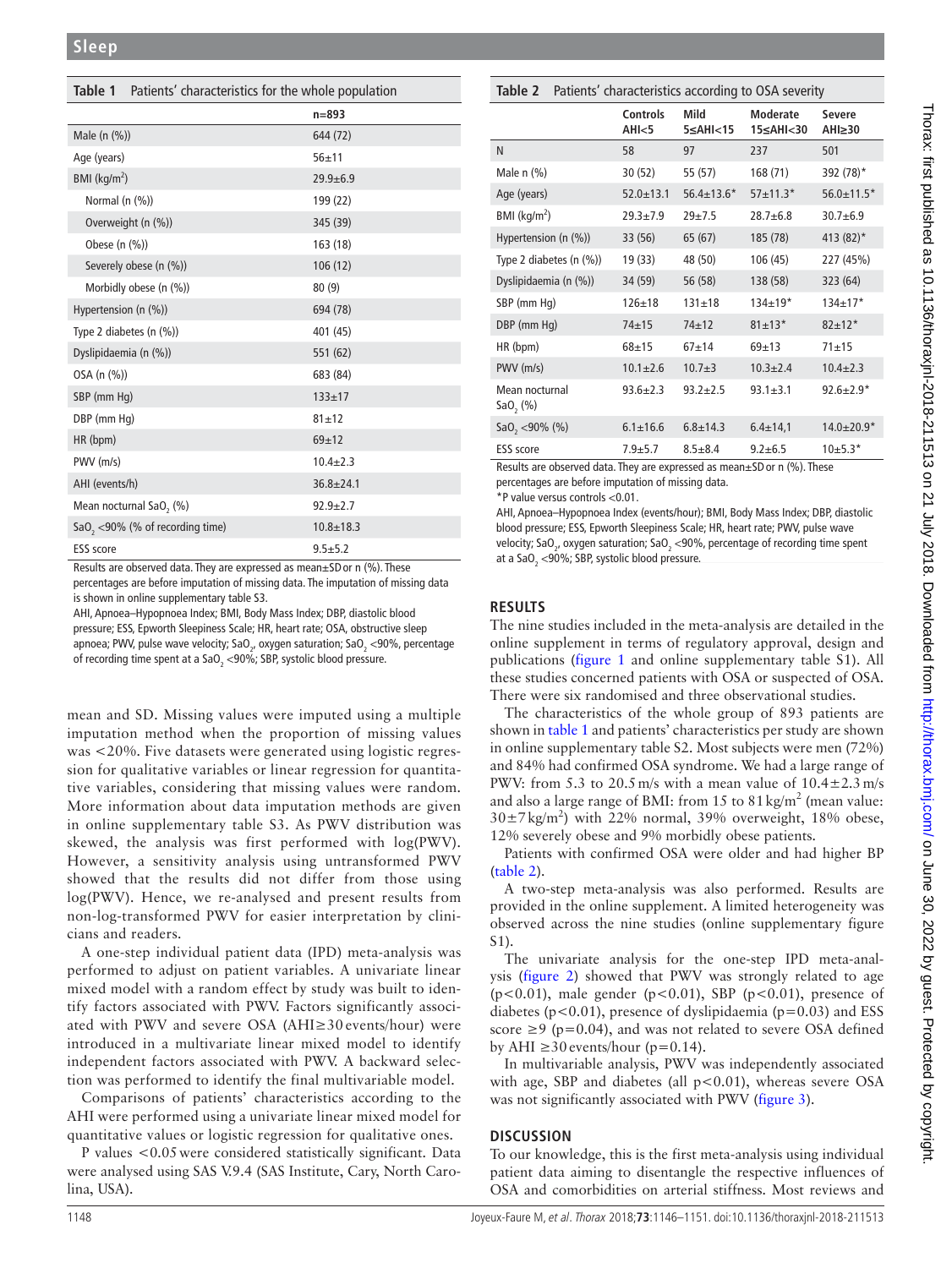

<span id="page-3-0"></span>**Figure 2** Forest plot of the factors associated with PWV (univariate analysis). AHI, Apnoea–Hypopnoea Index; BMI, Body Mass Index; ESS, Epworth Sleepiness Scale; PWV, pulse wave velocity; SaO<sub>2</sub>, oxygen saturation; SBP, systolic blood pressure.

previous meta-analyses used data from different groups with several different methods of arterial stiffness assessment.<sup>9</sup> <sup>10</sup> A strength of our meta-analysis using individual patient data was that all data came from a single centre with standard operating procedures and long expertise in performing PWV and sleep studies. The use of complete individual datasets allowed subgroup analyses to be made, to adjust for covariates and hence increase power, as recommended by Bratton *et al*. [31](#page-5-16)

Age (yrs)

SBP (mm Hg)

Type 2 diabetes

AHI ( $\geq$  30 events/h)

 $-1$ 

The systematic review of Doonan *et al*,<sup>[9](#page-5-5)</sup> published in 2011, found 24 studies investigating the effect of OSA on arterial stiffness, while that of Phillips *et al*[10](#page-5-6) published 2years later included 28 studies. A broad variety of techniques had been used to assess arterial stiffness, some studies used carotid–femoral PWV, other studies used brachial-ankle PWV and some authors only estimated arterial stiffness indirectly by derivatives such as the Augmentation Index. Although most studies found a significant



1



 $0.47$  [  $0.20$  ;  $0.74$ ],  $p=0.01$ 



<span id="page-3-1"></span>

**Increase PWV** 

 $\overline{0}$ 

Decrease PWV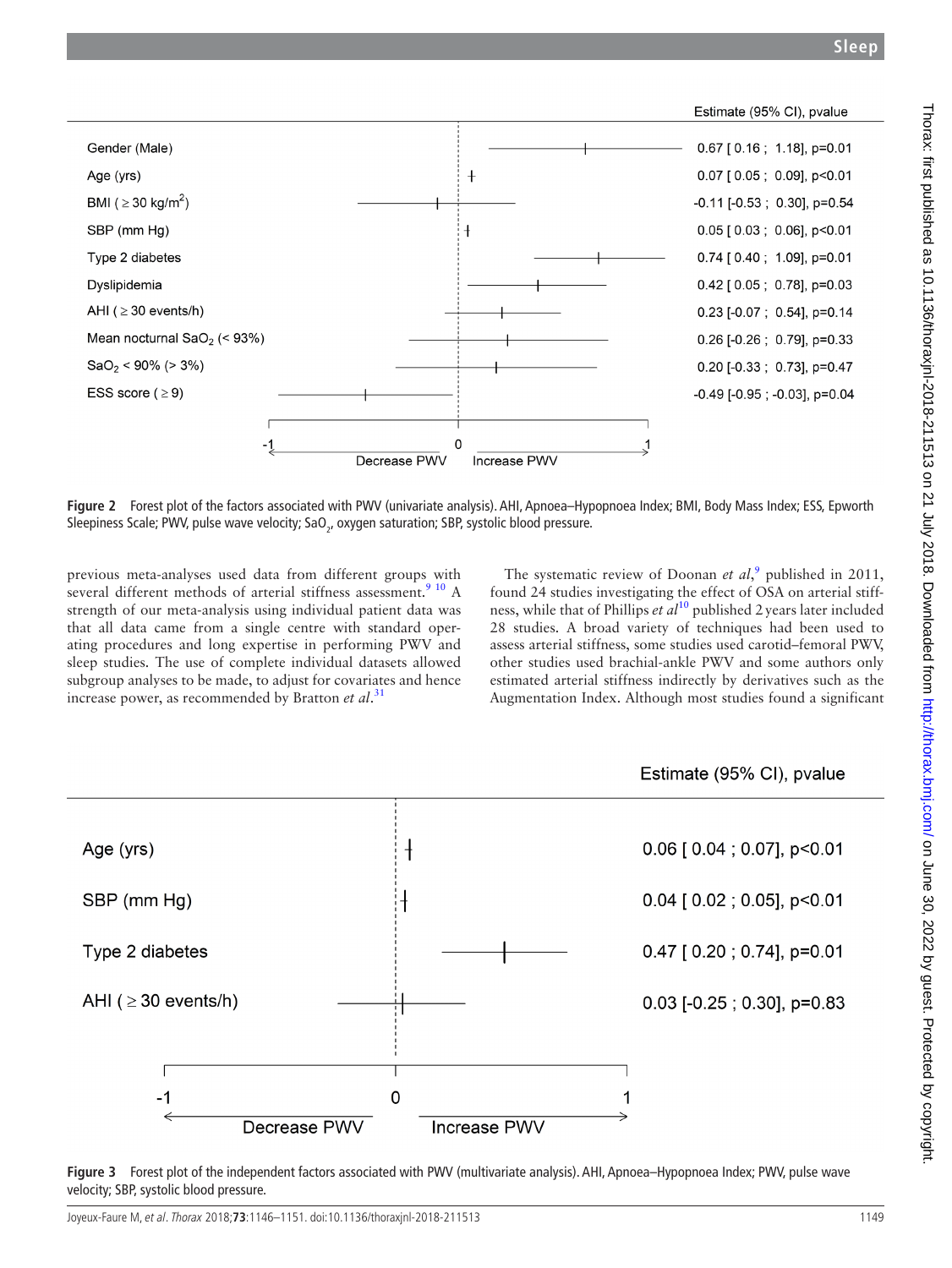difference in arterial stiffness between controls and patients with OSA, almost a third did not find a difference.<sup>[14 19](#page-5-8)</sup> Recently, Kim *et al* reported no association between OSA severity and arterial stiffness assessed by brachial-ankle PWV in a population of patients over 60years of age[.20](#page-5-17) Ankle-brachial PWV, as opposed to carotid–femoral PWV used in our meta-analysis, is not the internationally recognised standard method of measuring arterial stiffness. Indeed, ankle-brachial PWV assesses arterial stiffness over the aortic segment and also in the lower limbs. The brachial-ankle PWV or the Cardio-Ankle Vascular Index (CAVI), another non-standard measure of arterial stiffness, should not be used in patients with peripheral arterial disease (PAD), a very highly prevalent condition in patients with OSA[.32](#page-5-18) Alberto *et al* carefully excluded patients with PAD in their study and only observed a non-significant trend between CAVI and nocturnal intermittent hypoxia[.33](#page-5-19)

In the present study, we systematically used the gold standard carotid–femoral PWV methodology to assess arterial stiffness. In univariate analysis, ESS score ≥9 was the only OSA parameter statistically associated with PWV. When studying non-selected OSA groups reflecting the diverse populations referred to a sleep clinic, the relationship between OSA and arterial stiffness is modest and only identifiable in univariate analysis in the patients with most severe OSA, who also have the highest prevalence of comorbidities.

As confirmed by our data, PWV and OSA syndrome share confounders. Besides age, BP is the strongest confounding factor of PWV.<sup>5</sup> The prevalence of hypertension among patients with OSA is particularly high<sup>[22](#page-5-10)</sup> and OSA and hypertension are also linked in a dose-response fashion. $3435$ 

The association between age SBP and PWV is complex, as shown by AlGhatrif *et al*. [36](#page-5-21) In our study, the interaction between age and SBP was tested in the model and was found to be not significant ( $p=0.06$ ) showing that the impact of OSA on PWV remained unchanged. Obesity is very often associated with OSA syndrome.<sup>[24](#page-5-22)</sup> Seetho *et al* observed that normotensive obese subjects with OSA had a higher Augmentation Index than normotensive obese subjects without  $OSA<sup>23</sup>$  $OSA<sup>23</sup>$  $OSA<sup>23</sup>$  The Augmentation Index is sometimes used as a surrogate measure of arterial stiffness; however, it is highly dependent on vascular tone and cardiac characteristics.[37](#page-5-23) In obesity and metabolic syndrome, vascular tone is modified. In our analysis, confirming previous results in patients without  $OSA$ , obesity did not play a significant role in the increased arterial stiffness. As stated by Drager *et al*, while OSA is one of the consequences of obesity, it might not have a large additional influence on cardiovascular risk.[38](#page-5-24) Chirinos *et al* showed that CPAP treatment has an incremental effect over weight loss alone in reducing blood pressure, but the impact of combined therapy on arterial stiffness was not evaluated.<sup>2</sup>

Despite the use of brachial-ankle PWV, it is interesting to note that Kim *et al* observed a relationship between arterial stiffness and OSA severity in a subgroup of patients over the age of 60 with no other comorbidity or medical treatment.<sup>20</sup> They hypothesised that chronic diseases (hypertension, diabetes and dyslipidaemia) increased arterial stiffness while the use of antihypertensive, antidiabetic or lipid-lowering drugs might have a positive impact on PWV, blunting the association between arterial stiffness and OSA severity.[20](#page-5-17) In a meta-analysis, Wang *et al* looked at studies only comparing controls to patients with OSA free of other cardiovascular risk factors and also concluded that carotid– femoral PWV is elevated by OSA per  $se^{17}$  Our meta-analysis showed that arterial stiffness measured by PWV was marginally influenced by OSA in the presence of comorbidities. As stronger association might be found in the conduit arteries in of younger

patients with OSA, which are more sensitive to sympathetic activation compared with the aorta. This requires further studies. The impact of OSA syndrome per se on the arteries seems negligible compared with the impact of hypertension, diabetes and dyslipidaemia. This might explain why CPAP treatment has relatively modest impact on BP or  $\frac{1}{2}$  PWV.<sup>25'35'39</sup> Only patients with the most severe OSA with higher baseline values significantly benefit from CPAP in terms of BP reduction.<sup>[40 41](#page-5-27)</sup> Careful management of OSA-associated comorbidities in combination with CPAP is more likely to have a greater impact on the occurrence of late cardiovascular events and survival.

### **Limitations**

Data were merged from observational and interventional clinical trials. Therefore, the population might not be completely homogeneous depending on the specific inclusion and exclusion criteria of each trial. Moreover, while polygraphy was used in some studies, PSG was used in others, which might also have introduced some heterogeneity. Nevertheless, compared with other meta-analyses that included data from different centres with different techniques for PWV measurements, the impact was certainly small. Moreover, significant hypoxia was present in the control non-OSA group and was explained by documented COPD or morbid obesity and smoking, which were not included in the analysis. We cannot exclude a bias in patient recruitment, and our results might not be generalisable to the general OSA population. However, our population exhibited multiple comorbidities, which is clinically relevant. We observed a tendency to higher PWV in patients with OSA than in controls, which was not significant after adjustment in multivariable analysis, potentially owing to the small size of the control group. Finally, the cross-sectional nature of our meta-analysis does not allow us to explain any causality other than associations between the observed parameters.

#### **Conclusion**

Our individual patient meta-analysis showed that elevated arterial stiffness in patients with OSA is mainly driven by the conventional cardiovascular risk factors; age, BP and the presence of diabetes and apnoea severity indices had limited influence.

#### **Prior abstract publication/presentation**

- American Thoracic Society congress, 19-24 May 2016, San Francisco, CA, USA.
- ► European Society of Hypertension congress (26th European Meeting on Hypertension and Cardiovascular Protection), 10–13 June 2016, Paris, France.

**Acknowledgements** The authors are grateful to Marion Perrin for participating in statistical analyses (INSERM U1042, HP2 Laboratory, Grenoble Alpes University Hospital, France). We thank Alison Foote (Grenoble Alpes University Hospital, France) for critically editing the manuscript.

**Contributors** MJ-F, SB, RT, J-CB, SM, JLP: researched data, contributed to discussion, wrote the manuscript, reviewed/edited the manuscript. L-MG, MD: researched data, contributed to discussion, reviewed/edited the manuscript. JLP takes responsibility for the integrity of the work as a whole, including the data and analysis, from inception to revised article.

**Funding** This study received unrestricted grants from the endowment fund 'Agir pour les maladies chroniques'. This work was also supported by the French National Research Agency in the framework of the 'Investissements d'avenir' programme (ANR-15-IDEX-02).

**Competing interests** None of the authors has a competing interest with respect to this study except SM. SM works as a freelance specialist on pulse wave analysis and receives revenues from several medical device companies including Alam Medical whose device was used in this study.